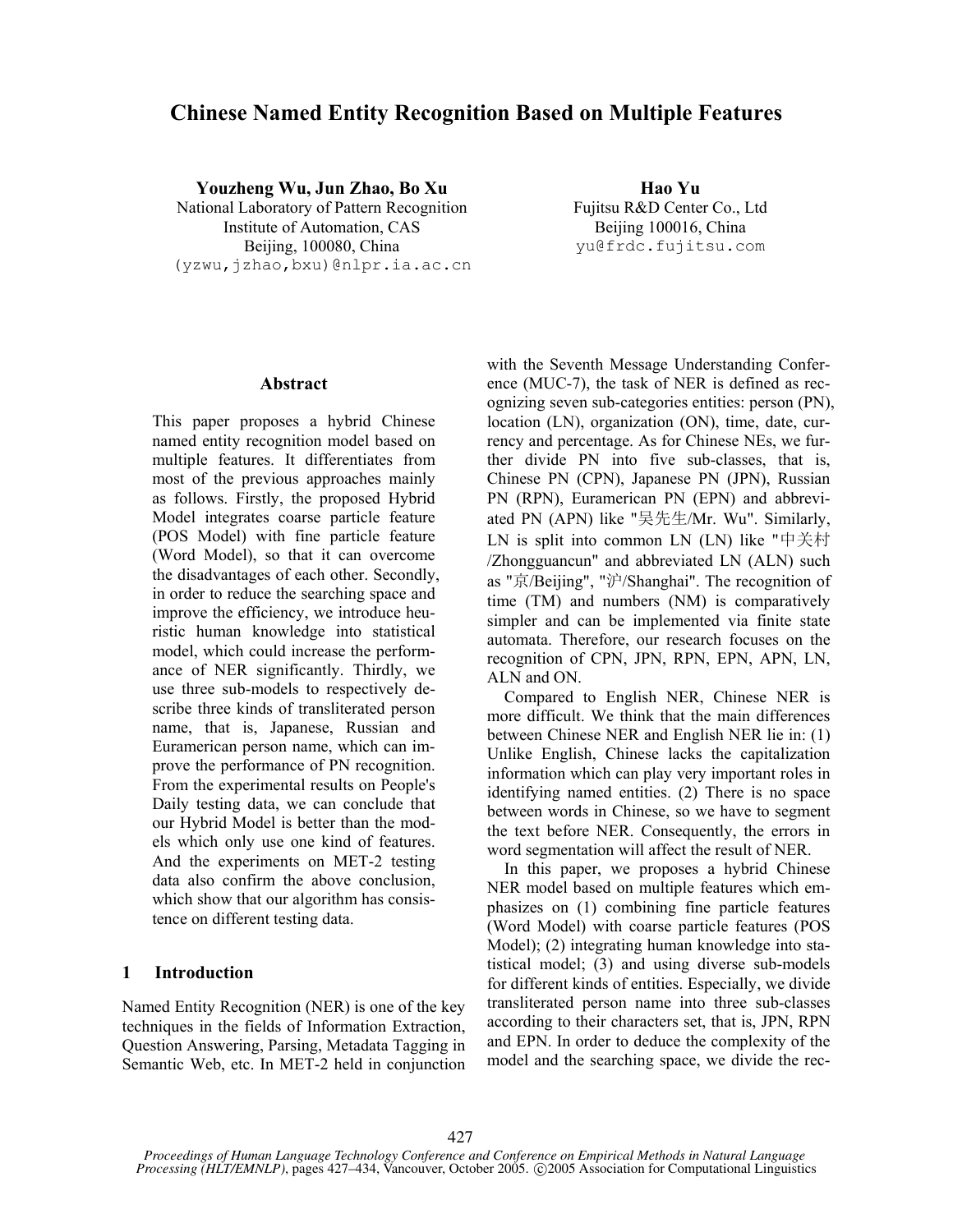ognition process into two steps: (1) word segmentation and POS tagging; (2) named entity recognition based on the first step.

Trained on the NEs labeled corpus of fivemonth People's Daily corpus and tested on onemonth People's Daily corpus, the Hybrid Model achieves the following performance. The precision and the recall of PN (including CPN, JPN, RPN, EPN, AP N), LN (including ALN) and ON are respectively (94.06%, 95.21%), (93.98%, 93.48%), and (84.69%, 86.86%). From the experimental results on People's Daily testing data, we can conclude that our Hybrid Model is better than other models which only use one kind of features. And the experiments on MET-2 testing data also confirm the above conclusion, which show that our algorithm has consistence on different testing data.

# **2 Related Work**

On the impelling of international evaluations like MUC, CoNLL, IEER and ACE, the researches on English NER have achieved impressive results. For example, the best English NER system[Chinchor. 1998] in MUC7 achieved 95% precision and 92% recall. However, Chinese NER is far from mature. For example, the performance (precision, recall) of the best Chinese NER system in MET-2 is (66%, 92%), (89%, 91%), (89%, 88%) for PN, LN and ON respectively.

Recently, approaches for NER are a shift away from handcrafted rules[Grishman, et al. 1995] [Krupka, et al. 1998][Black et al. 1998] towards machine learning algorithms, i.e. unsupervised model like DL-CoTrain, CoBoost[Collins, 1999, 2002], supervised learning like Error-driven [Aberdeen, et al. 1995], Decision Tree [Sekine, et al. 1998], HMM[Bikel, et al. 1997] and Maximum Entropy[Borthwick, et al. 1999][Mikheev, et al.1998].

Similarly, the models for Chinese NER can also be divided into two categories: Individual Model and Integrated Model.

Individual Model[Chen, et al. 1998][Sun, et al. 1994][Zheng, et al. 2000] consists of several submodels, each of them deals with a kind of entities. For example, the recognition of PN may be statistical-based model, while LN and ON may be rulebased model like [Chen, et al. 1998]. Integrated Model[Sun, et al. 2002] [Zhang, et al. 2003][Yu, et al. 1998][Chua, et al. 2002] deals with all kinds of entities in a unified statistical framework. Most of these integrated models can be viewed as a HMM model. The differences among them are the definition of state and the features used in entity model and context model.

In fact, a NER model recognizes named entities through mining the intrinsic features in the entities and the contextual features around the entities. Most of existing approaches employ either coarse particle features, like POS and ROLE[Zhang, et al. 2003], or fine particle features like word. The data sparseness problem is serious if only using fine particle features, and coarse particle features will lose much important information though without serious data sparseness problem. *Our idea is that coarse particle features should be integrated into fine particle features to overcome the disadvantages of them.* However, most systems do not combine them and especially ignore the impact of POS.

Inspired by the algorithms of identifying BaseNP and Chunk[Xun, et al. 2000], we propose a hybrid NER model which emphasizes on combining coarse particle features (POS Model) with fine particle features (Word Model). Though the Hybrid Model can overcome the disadvantages of the Word Model and the POS Model, there are still some problems in such a framework. Data sparseness still exists and very large searching space in decoding will influence efficiency. *Our idea is that heuristic human knowledge can not only improve the time efficiency, but also solve the data sparseness problem to some extent by restricting the generation of entity candidates.* So we intend to incorporate human knowledge into the statistical model to improve efficiency and effectivity of the Hybrid Model.

*Similarly, for capturing intrinsic features in different types of entities, we design several submodels for each kind of entities.* For example, we divide transliterated person name into three subclasses according to their characters sets, that is, JPN, RPN and EPN.

# **3 Chinese NER with Multiple Features**

Chinese NEs have very distinct word features in their composition and contextual information. For example, about 365 highest frequently used surnames cover 99% Chinese surnames[Sun, et al. 1994]. Similarly the characters used for transliterated names are also limited. LNs and ONs often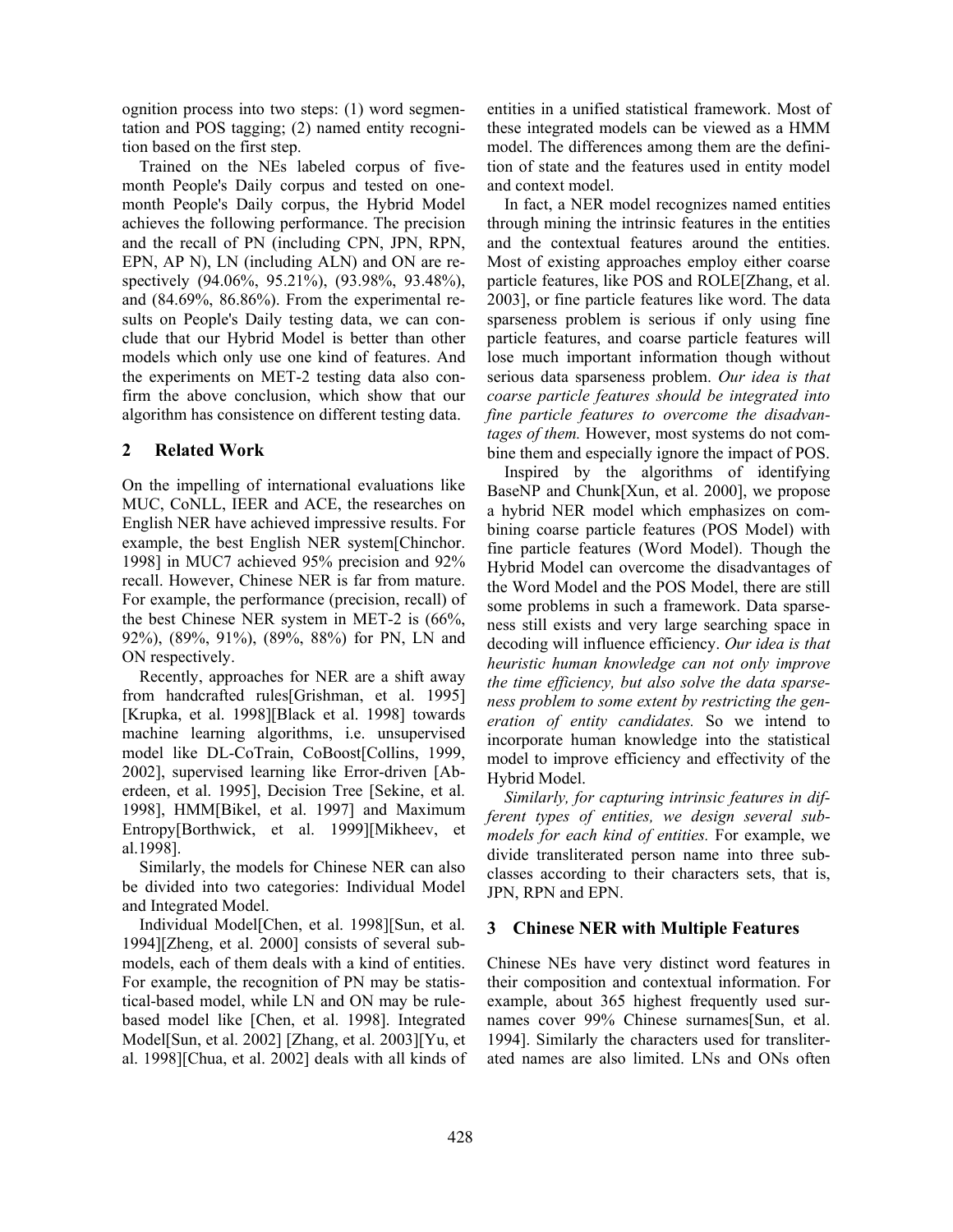end with the specific words like "省/province" and "公司/company". However, data sparseness is very serious when using word features. So we try to introduce coarse particle feature to overcome the data sparseness problem. POS features are simplest and easy to obtain. Therefore, our hybrid model combines word feature with POS feature to recognize Chinese NEs.

Given a word/pos sequence as equation (1):

$$
W/T = w_1 / t_1 \cdots w_i / t_i \cdots w_n / t_n \tag{1}
$$

where *n* is the number of words and  $t_i$  is the POS of word *wi*. The task of Chinese NE identification is to find the optimal sequence *WC\*/ TC\** by splitting, combining and classifying the sequence of (1).

*WC* \* */TC* \* = *wc*<sub>1</sub> / *tc*<sub>2</sub> ··· *wc*<sub>i</sub> / *tc*<sub>i</sub> ··· *wc*<sub>m</sub> / *tc*<sub>m</sub> (2)  
where 
$$
wc_i = [w_j \cdots w_{j+l}], t c_i = [t_j \cdots t_{j+l}], m \le n
$$
.

Note that the definition of words in  $\{w_i\}$  set is that each kind of NEs (including PN, APN, LN, ALN, ON, TM, NM) is defined as a word and all the other words in the vocabulary are also defined as individual words. Consequently, {*wi*} set has *|V|+7* words, where *|V|* is the size of vocabulary. The size of  $\{t_i\}$  set is 48 which include PKU POS tagging set1 and each kind of NEs.

Obviously, we could obtain the optimal sequence *WC\*/TC\** through the following three models: the Word Model, the POS Model and the Hybrid Model.

The Word Model employs word features for NER, which is introduced by [Sun, et al. 2002]. The POS Model employs POS features for NER. This paper proposes a Hybrid Model which combines word features with POS features.

We will describe these models in detail in following section.

#### **3.1 The Hybrid Model**

For the convenience of description, we take apart equation (1) into two components: word sequence as equation (3) and POS sequence as (4).

$$
W = w_1 \ w_2 \cdots w_i \cdots w_n \tag{3}
$$

$$
T = t_1 \ t_2 \ \cdots \ t_i \ \cdots \ t_n \tag{4}
$$

The Word Model estimates the probability of generating a NE from the viewpoint of word sequence, which can be expressed in equation (5).

 $\overline{a}$ 

$$
WC^* = \operatorname{argmax}_{wc} P(WC) P(W \mid WC)
$$
 (5)

The POS Model estimates the probability of generating a NE from the viewpoint of POS sequence, which can be expressed in equation (6).

$$
TC^* = argmax_{TC} P(TC)P(T|TC)
$$
 (6)

Our proposed Hybrid Model combines the Word Model with the POS Model, which can be expressed in the equation (7).

$$
(WC^*, TC^*)
$$
  
= argmax<sub>(WC,TC)</sub> P(WC, TC | W, T)  
= argmax<sub>(WC,TC)</sub> P(WC, TC, W, T) P(W, T)  
= argmax<sub>(WC,TC)</sub> P(WC, TC, W, T)  

$$
\approx argmax_{(WC,TC)} P(W | WC) P(WC) [P(T | TC) P(TC)]^{\xi}
$$
 (7)

where factor  $\zeta > 0$  is to balance the Word Model and the POS Model.

Therefore, the Hybrid Model consists of four sub-models: word context model *P(WC)*, POS context model *P(TC)*, word entity model *P(W|WC)* and POS entity model *P(T|TC)*.

#### **3.2 Context Model**

The word context model and the POS context model estimate the probability of generating a word or a POS given previous context. *P(WC)* and *P(TC)* can be estimated according to (8) and (9) respectively.

$$
P(WC) = \prod_{i=1}^{m} P(wc_i \mid wc_{i-2} wc_{i-1})
$$
 (8)

$$
P(TC) = \prod_{i=1}^{m} P(tc_i | tc_{i-2} tc_{i-1})
$$
\n(9)

#### **3.3 Word Entity Model**

Different types of NEs have different structures and intrinsic characteristics. Therefore, a single model can't capture all types of entities. Typical, character-based model is more appropriate for PNs, whereas, word-based model is more competent for LNs and ONs. Especially, we divided transliterated PN into three categories such as JPN, RPN and EPN.

For the sake of estimating the probability of generating a NE, we define 19 sub-classes shown as Table 1 according to their position in NEs.

<sup>1</sup> http://icl.pku.edu.cn/nlp-tools/catetkset.html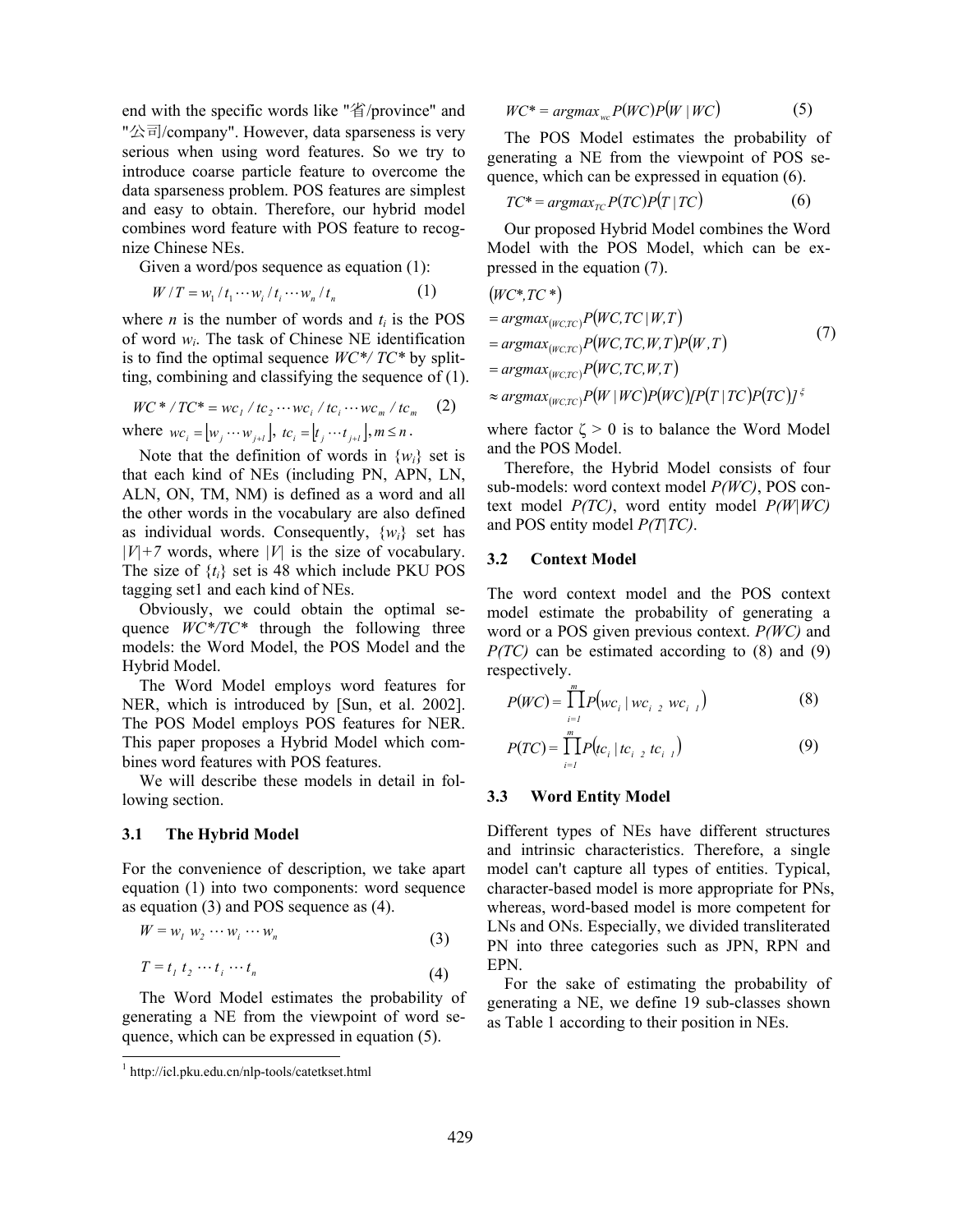| Tag         | Description                          |
|-------------|--------------------------------------|
| Sur         | Surname of CPN                       |
| Dg b        | First character of Given Name of CPN |
| Dge         | Last character of Give Name of CPN   |
| Вfn         | First character of EPN               |
| Mfn         | Middle character of EPN              |
| Efn         | Last character of EPN                |
| RBfn        | First character of RPN               |
| <b>RMfn</b> | Middle character of RPN              |
| REfn        | Last character of RPN                |
| JBfn        | surname of JPN                       |
| JMfn        | Middle character of JPN              |
| <b>JEfn</b> | Last character of JPN                |
| Bol         | First word of LN                     |
| Mol         | Middle word of LN                    |
| Eol         | Last word of LN                      |
| Aloc        | Single character LN                  |
| Boo         | First word of ON                     |
| Moo         | Middle word of ON                    |
| Eoo         | Last word of ON                      |

Table 1 Sub-classes in Entity Model

## **3.3.1 Word Entity Model for PN**

For the class of PN (including CPN, APN, JPN, RPN and EPN), the word entity model is a character-based trigram model which can be expressed in equation (10).

$$
P(w_{wc_{i1}} \cdots w_{wc_{ik}} | wc_{i})
$$
\n
$$
= P\left(w_{wc_{i1}} \cdots w_{wc_{ik}} | BNe \overline{MNe \cdots MNe} ENe\right)
$$
\n
$$
\cong P(w_{wc_{i1}} | BNe) \times \prod_{l=2}^{k-1} P(w_{wc_{il}} | MNe, w_{wc_{i(l-1)}})
$$
\n
$$
\times P(w_{wc_{ik}} | ENe, w_{wc_{i(k-1)}})
$$
\n(10)

where, BNe, MNe and ENe denotes the first, middle and last characters respectively.

The word entity models for PN are estimated with Chinese, Japanese, Russian and Euramerican names lists which contain 15.6 million, 0.15 million, 0.44 million, 0.4 million entities respectively.

## **3.3.2 Word Entity Model for LN and ON**

For the class of LN and ON, the word entity model is a word-based trigram model. The model can be expressed by  $(11)$ .

$$
P(w_{wc_i \text{ start}} \cdots w_{wc_i \text{ end}} | wc_i)
$$
\n
$$
= P\left( wc_{wc_{ii}} \cdots wc_{wc_{ii}} \cdots wc_{wc_{ik}} | BNe \overbrace{MNe \cdots MNe}^{k} ENe \right)
$$
\n
$$
= P(w_{wc_{vi}} | BNe) P(w_{wc_{ii} \text{ start}} \cdots w_{wc_{ii} \text{ end}} | wc_{wc_{ii}})
$$
\n
$$
\times \prod_{l=2}^{k} P(w_{C_{il}} | MNe, wc_{i(l-1)}) P(w_{wc_{il \text{ start}}} \cdots w_{wc_{il \text{ end}}} | wc_{wc_{il}})
$$
\n
$$
\times P(w_{wc_{ik}} | ENe, wc_{vc_{i(k-1)}}) P(w_{wc_{ik \text{ start}}} \cdots w_{wc_{ik \text{ end}}} | wc_{ik})
$$

The word entity models and the POS entity model for LN and ON are estimated with LN and ON names lists which respectively contain 0.44 mil-lion and 3.2 million entities.

### **3.3.3 Word Entity Model for ALN**

For the class of ALN, we use word-based bi-gram model. The entity model for ALN can be expressed by equation (12).

$$
P(w_i | ALoc) = \frac{C(w_i, ALoc)}{C(ALoc)}
$$
 (12)

where  $w_i$  is the ALN which includes single and multiple characters ALN.

#### **3.4 POS Entity Model**

But for the class of PN, it's very difficult to obtain the corpus to train POS Entity Model. For the sake of simplification, we use word entity model shown in equation (10) to replace the POS entity model.

For the class of LN and ON, POS entity model can be expressed by equation (13).<br> $P(t \t int |tr)$ 

$$
P(t_{tc_{i}} \text{ start } \cdots t_{tc_{i}} \text{ end } |tc_{i})
$$
\n
$$
= P\left(t_{tc_{i}} \cdots t_{tc_{i}} \cdots t_{tc_{i}} | BNe \overline{MNe} \cdots MNe ENe\right)
$$
\n
$$
= P\left(t_{tc_{i}} | BNe\right)P\left(t_{tc_{i}} \text{ start } \cdot t_{wc_{i}} \text{ end } |tc_{tc_{i}}\right)
$$
\n
$$
\times \prod_{l=2}^{k} P\left(t_{ct_{i}} | MNe, tc_{i(l-1)}\right)P\left(t_{tc_{i}} \text{ start } \cdots t_{tc_{i}} \text{ end } |tc_{tc_{i}}\right)
$$
\n
$$
\times P\left(t_{tc_{i}} | ENe, tc_{ic_{i(k-1)}}\right)P\left(t_{tc_{i}} \text{ start } \cdots t_{tc_{i}} \text{ end } |tc_{tc_{i}}\right)
$$
\n
$$
= \sum_{l=1}^{k} P\left(t_{tc_{i}} | ENe, tc_{ic_{i(k-1)}}\right)P\left(t_{tc_{i}} \text{ start } \cdots t_{tc_{i}} \text{ end } |tc_{it}\right)
$$
\n
$$
= \sum_{l=1}^{k} P\left(t_{tc_{i}} | ENe, tc_{ic_{i(k-1)}}\right)P\left(t_{tc_{i}} \text{ start } \cdots t_{tc_{i}} \text{ end } |tc_{it}\right)
$$

While for the class of ALN, POS entity model is shown as equation (14).

$$
P(t_i | ALoc) = \frac{C(ti, ALoc)}{C(ALoc)}
$$
\n(14)

#### **4 Heuristic Human Knowledge**

In this section, we will introduce heuristic human knowledge that is used for Chinese NER and the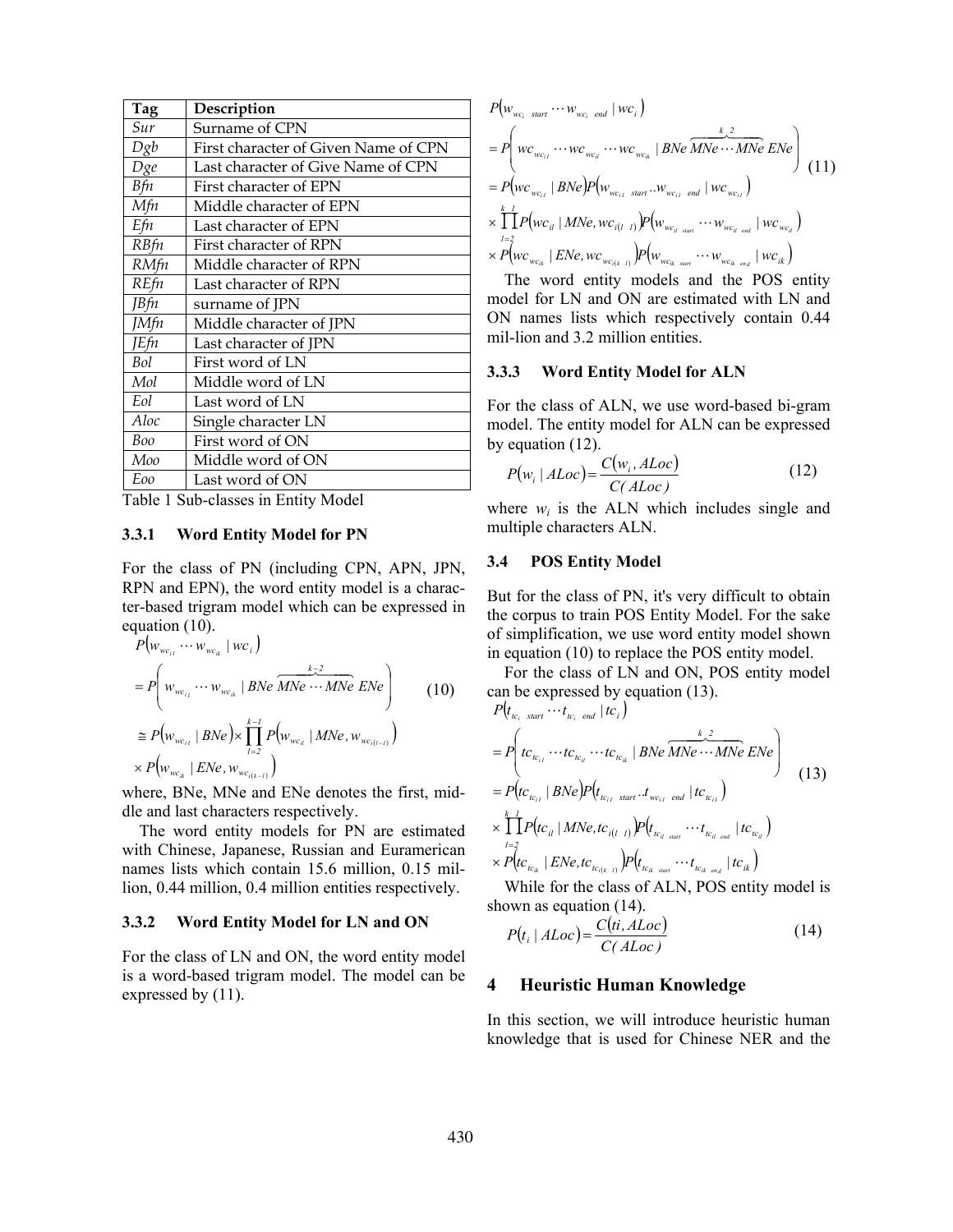method of how to incorporate them into statistical model which are shown as follows.

1. CPN surname list (including 476 items) and JPN surnames list (including 9189 items): Only those characters in the surname list can trigger person name recognition.

2. RPN and EPN characters lists: Only those consecutive characters in the transliterated character list form a candidate transliterated name.

3. Entity Length Restriction: Person name cannot span any punctuation and the length of CN cannot exceed 8 characters while the length of TN is unrestrained.

4. Location keyword list (including 607 items): If the word belongs to the list, 2~6 words before the salient word are accepted as candidate LNs.

5. General word list (such as verbs and prepositions): Words in the list usually is followed by a location name, such as " $\pm/at$ ", " $\pm/go$ ". If the current word is in the list, 2~6 words following it are accepted as candidate LNs.

6. ALN name list (including 407 items): If the current word belongs to the list, we accept it as a candidate ALN.

7. Organization keyword list (including 3129 items): If the current word is in organization keyword list, 2~6 words before keywords are accepted as the candidate ONs.

8. An organization name template list: We mainly use organization name templates to recognize the missed nested ONs in the statistical model. Some of these templates are as follows:

*ON-->LN D\* OrgKeyWord* 

*ON-->PN D\* OrgKeyWord* 

*ON-->ON OrgKeyWord* 

*^*

*D* and *OrgKeyWord* denote words in the middle of ONs and ONs keywords. *D\** means repeating zero or more times.

# **5 Back-off Model to Smooth**

Data sparseness problem still exists. As some parameters were never observed in training corpus, the model will back off to a less powerful model. The escape probability[Black, et al. 1998] was adopted to smooth the statistical model shown as (15).

$$
p(W_N|W_1\cdots W_{N-1}) = \lambda_N p(W_N|W_1\cdots W_{N-1}) +
$$
  
\n
$$
\lambda_{N-1} p(W_N|W_2\cdots W_{N-1}) + \cdots + \lambda_1 p(W_N) + \lambda_0 p_0
$$
 (15)

where  $\lambda_N = 1$   $e_N$ ,  $\lambda_i = (1 \quad e_i)$   $\sum_{k=1}^{N} e_k / 0 \le i \le N$  $\sum_{i=1}^{n} e_i$   $\sum_{k=i+1}^{n} e_k$ ,  $0 < i < N$ , and  $e_i$ 

is the escape probability which can be estimated by equation (16).

$$
e_N = \frac{q(W_1 W_2 \cdots W_{N-1})}{f(W_1 W_2 \cdots W_{N-1})}
$$
(16)

 $q(w_1w_2...w_{N-1})$  in (16) denotes the number of different symbol  $w_N$  that have directly followed the word sequence  $w_1w_2...w_{N-1}$ .

# **6 Experiments**

In this chapter, we will conduct experiments to answer the following questions.

*Will the Hybrid Model be more effective than the Word Model and the POS Model?* To answer this question, we will compare the performances of models with different parameter ζ and find the best value of  $\zeta$  in equation (7).

*Will the conclusion from different testing sets be consistent?* To answer this question, we evaluate models on the MET-2 test data and compare the performances of the Word Model, the POS Model and the Hybrid Model.

*Will the performance be improved significantly after combining human knowledge?* To answer this question, we compare two models with and without human knowledge.

In our evaluation, only NEs with correct boundaries and correct categories are considered as the correct recognition. We conduct evaluations in terms of precision, recall and F-Measure. Note that PNs in experiments includes all kinds of PNs and LNs include ALNs.

### **6.1 Will the Hybrid Model be More Effective Than the Word Model and POS Model?**

The parameter  $\zeta$  in equation (7) denotes the balancing factor of the Word Model and the POS Model. The larger ζ, the larger contribution of the POS Model. The smaller ζ, the larger contribution of the Word Model. So the task of this experiment is to find the best value of ζ. In this experiment, the training corpus is from five-month's People's Daily tagged with NER tags and the testing set is from one-month's People's Daily.

With the change of ζ, the performances of recognizing PNs are shown in Fig.1.

Note that the left, middle and right point in abscissa respectively denote the performance of the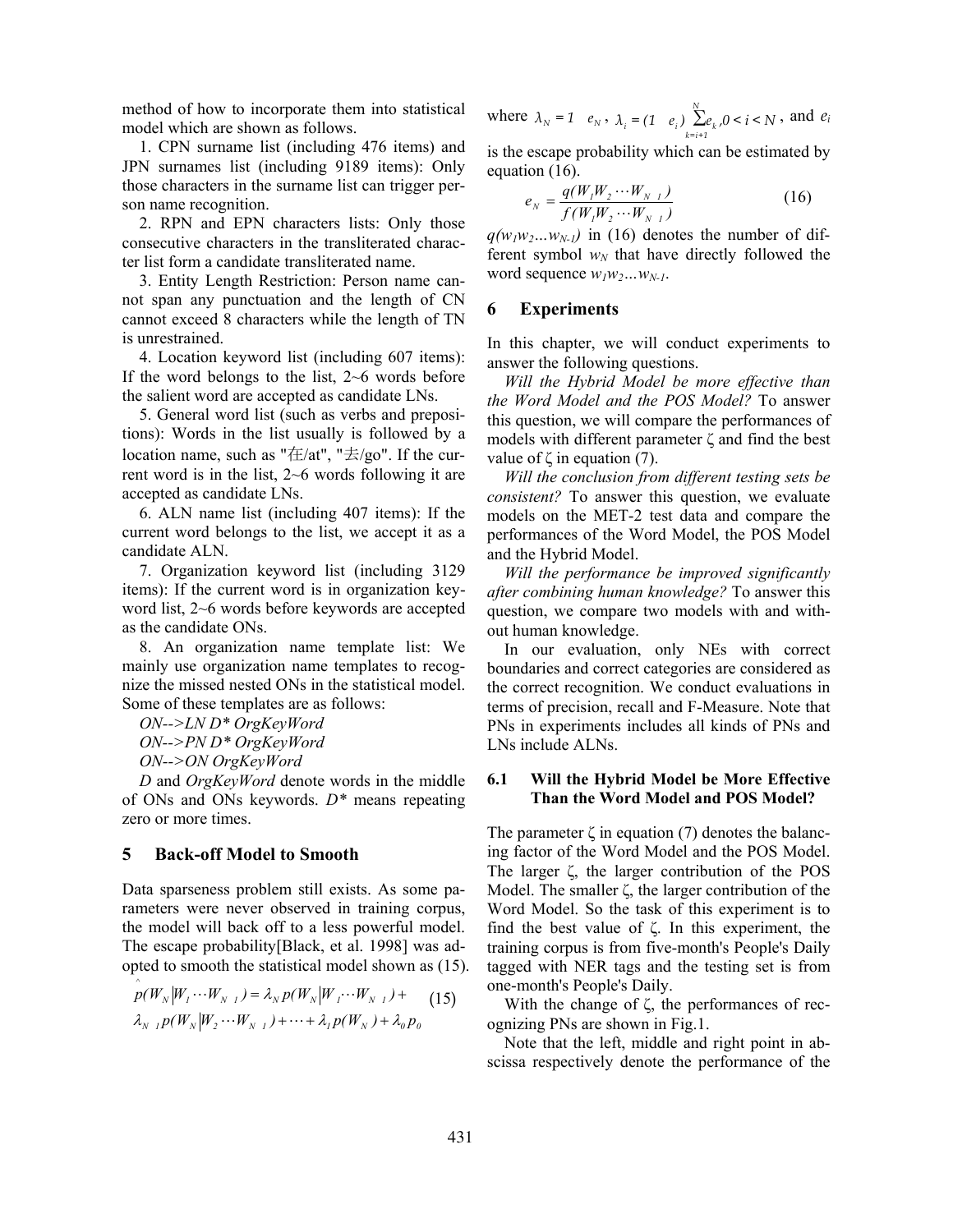Word Model, the Hybrid Model and the POS Model.



Fig.1 Performance of Recognizing LNs Impacted by ζ

From Fig.1, we can find that the performances of recognizing PNs are improved with the increasing of  $\zeta$  in the beginning stage but decline in the ending. This experiment shows that the Word Model and the POS Model can overcome their disadvantages, and it is a feasible approach to integrate the Word Model and the POS Model in order to improve the performance PNs recognition.

With the change of ζ, the performances of recognizing LNs are shown in Fig.2.



Fig.2 Performance of Recognizing LNs Impacted by ζ

As the Fig.2 shows, the precision and recall of LNs are improved with the increasing of  $\zeta$  and decreased in the later stage. This phenomenon also proves that the Hybrid Model is better for recognizing LN than either the Word Model or the POS Model.

Similarly, with the change of ζ, the performances of recognizing ONs are shown in Fig.3.



Fig.3 Performance of Recognizing LNs Impacted by ζ

Comparing Fig.3 with Fig.1 and Fig.2, we find that the POS Model has different impact on recognizing ONs from that on recognizing PNs and LNs. Especially, the POS Model has obvious side-effect on the recall. We speculate that the reasons may be that the probability of generating POS sequence by POS entity model is lower than that by POS context model.

According to Fig.1~Fig.3, we choose the best value  $\zeta = 2.8$ . And the performances of different models are shown in Table 2 in detail.

|                 |           | $P(\% )$ | $R(\%)$ | $F(\%)$ |
|-----------------|-----------|----------|---------|---------|
| Hybrid<br>Model | PN        | 94.06    | 95.21   | 94.63   |
| $(\zeta = 2.8)$ | LN        | 93.98    | 93.48   | 93.73   |
|                 | <b>ON</b> | 84.69    | 86.86   | 85.76   |
|                 |           |          |         |         |
| Word            | PN        | 88.24    | 90.11   | 89.16   |
| Model           | LN        | 91.50    | 93.17   | 92.32   |
|                 | <b>ON</b> | 78.85    | 88.77   | 83.52   |
|                 |           |          |         |         |
| <b>POS</b>      | PN        | 93.44    | 95.11   | 94.27   |
| Model           | LN        | 89.97    | 92.20   | 91.07   |
|                 | ON        | 80.90    | 69.29   | 74.65   |

Table 2 Performance of the Hybrid Model, the Word Model and the POS Model

From Table 2, we find that the F-Measures of the Hybrid Model for PN, LN, ON are improved by 5.4%, 1.4%, 2.2% respectively in comparison with the Word Model, and these F-Measures are improved by 0.4%, 2.7%, 11.1% respectively in comparison with the POS Model.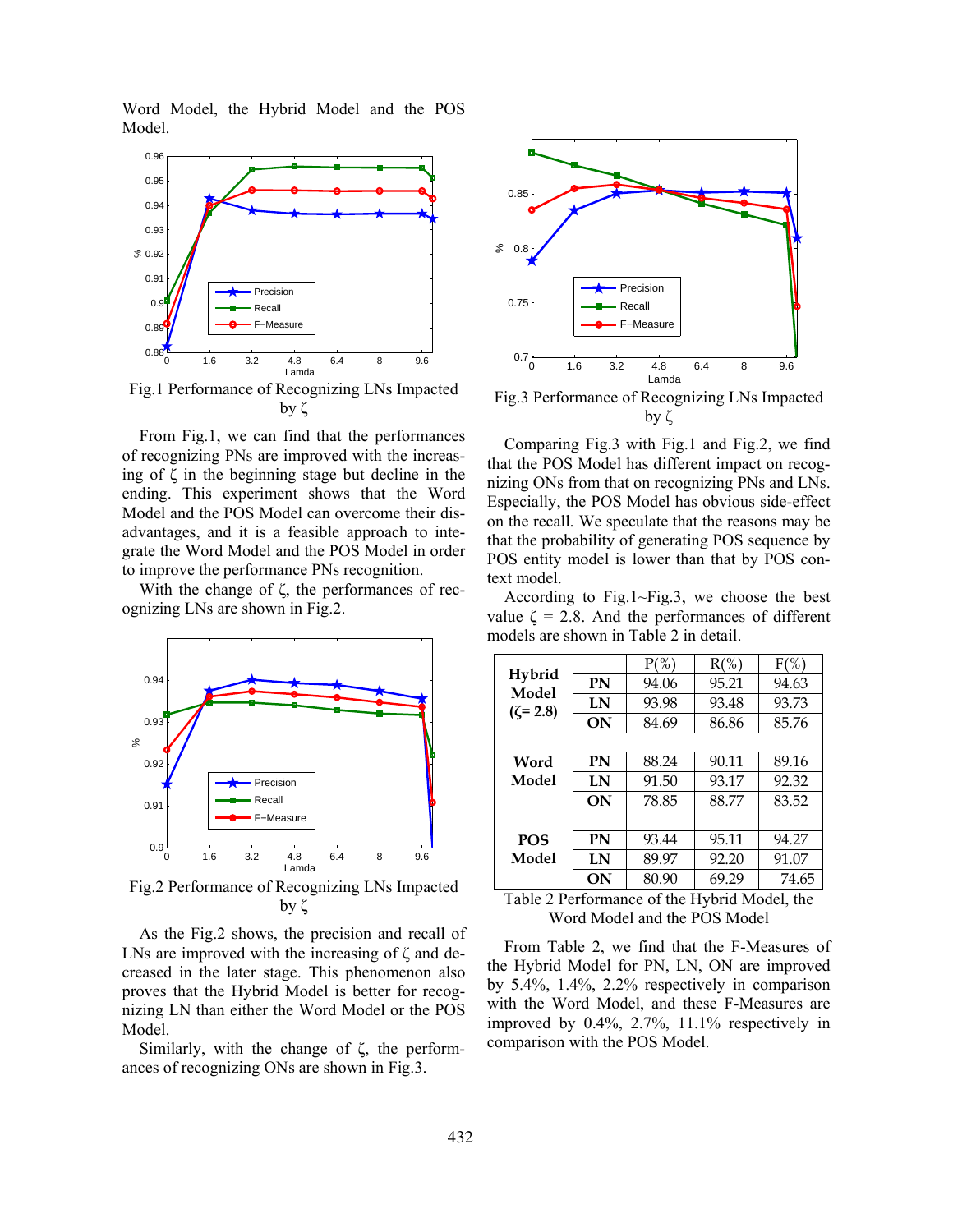*Conclusion 1: The experimental results validate our idea that the Hybrid Model can improve the performance of both the Word Model and the POS Model. However, the improvements for PN, LN and ON are different. That is, the POS Model has obvious side-effect on the recall of ON recognition at all times, while the recalls for PN and ON recognition are improved in the beginning but decreased in the ending with the increasing of ζ.* 

### **6.2 Will the Conclusion from Different Testing Sets be Consistent?**

We also conduct experiments on the MET-2 testing corpus to validate our conclusion from Exp.1, that is, the Hybrid Model could achieve better performance than either the Word Model or the POS Model alone. The experimental results (F-Measure) on MET-2 are shown in Table 3.

| Word   | Hybrid | <b>POS</b> |
|--------|--------|------------|
| Model  | Model  | Model      |
| 75.21% | 80.77% | 76.61%     |
| 89.78% | 90.95% | 89.81%     |
| 76.30% | 80.21% | 76.83%     |
|        |        |            |

Table 3 F-Measure on MET-2 test corpus

Comparing Table 3 with Table 2, we find that the performances of models on MET-2 are not as good as that on People Daily's testing data. The main reason lies in that the NE definitions in People Daily's corpus are different from that in MET-2. However, Table 3 can still validate our conclude 1, that is, the Hybrid Model is better than both the Word Model and the POS Model. For example, the F-Measures of the Hybrid Model for PN, LN and ON are improved by 5.6%, 1.2% and 3.9% respectively in comparison with the Word Model, and these F-Measures are improved by 4.2%, 3.1% and 3.4% respectively in comparison with the POS Model.

*Conclusion 2: Though the performances of the Hybrid Model on MET-2 are not as good as that on People's Daily corpus, the experimental results also support conclusion 1, i.e. the Hybrid Model which combining the Word Model with the POS Model can achieve better performance than either the Word Model or the POS Model.* 

## **6.3 Will the Performance be Improved Significantly after Incorporating Human Knowledge?**

One of our ideas in this paper is that human knowledge can not only reduce the search space, but also improve the performance through avoiding generating the noise NEs. This experiment will be conducted to validate this idea. Table 4 shows the performances of models with and without human knowledge.

| Model I                                      |           | $P(\% )$ | $R(\%)$ | $F(\%)$ |  |
|----------------------------------------------|-----------|----------|---------|---------|--|
|                                              | <b>PN</b> | 91.81    | 70.65   | 79.85   |  |
|                                              | LN        | 79.47    | 88.83   | 83.89   |  |
|                                              | ON        | 64.95    | 80.63   | 71.95   |  |
| Model II                                     |           |          |         |         |  |
|                                              | <b>PN</b> | 94.06    | 95.21   | 94.63   |  |
|                                              | LN        | 93.98    | 93.48   | 93.73   |  |
|                                              | ON        | 84.69    | 86.86   | 85.76   |  |
| Table 4 Performances Impacted by Human Know- |           |          |         |         |  |

ledge

From Table 4, we find that F-Measure of model with human knowledge (Model II) is improved by 14.8%, 9.8%, 13.8% for PN, LN and ON respectively compared with that of the model without human knowledge (Model I).

*Conclusion 3: From this experiment, we learn that human knowledge can not only reduce the search space, but also significantly improve the performance of pure statistical model.* 

# **7 Conclusion**

In this paper, we propose a hybrid Chinese NER model which combines multiple features. The main contributions are as follows:  $(1)$  The proposed Hybrid Model emphasizes on integrating coarse particle feature (POS Model) with fine particle feature (Word Model), so that it can overcome the disadvantages of each other; ② In order to reduce the search space and improve the efficiency of model, we incorporate heuristic human knowledge into statistical model, which could increase the performance of NER significantly; ③ For capturing intrinsic features in different types of entities, we design several sub-models for different entities. Especially, we divide transliterated person name into three sub-classes according to their characters set, that is, CPN JPN, RPN and EPN.

There is a lack of effective recognition strategy for abbreviated ONs such as 昆明机床(Kunming Machine Tool Co.,Ltd), 凤 凰 光 学 (Phoenix Photonics Ltd) in this paper. And most of mis-